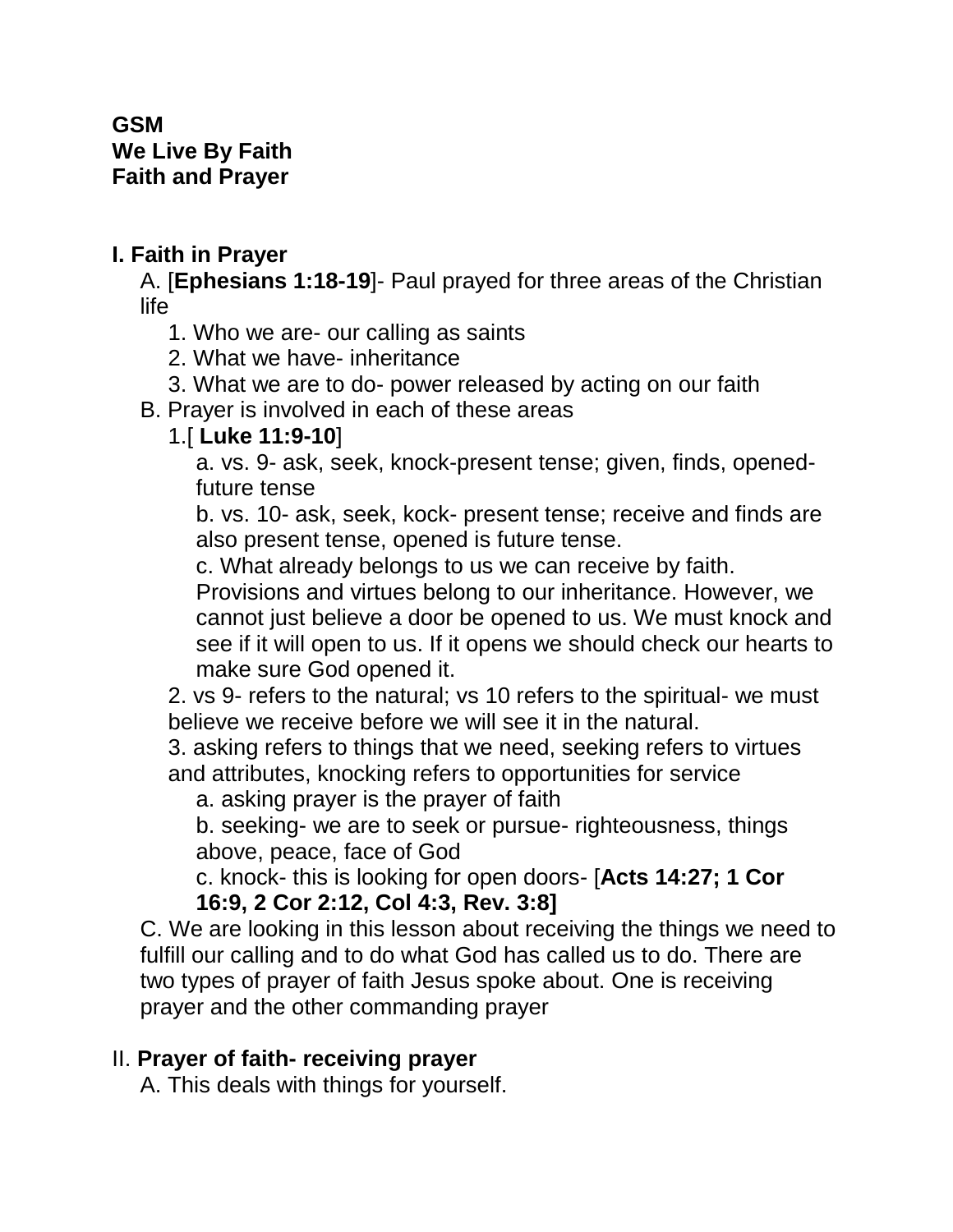B. In limited cases where you have authority over someone else you can pray the prayer of faith

C. We do not have control over other people's wills and hearts.

D. [**John 16:23**]- We ask the Father in Jesus name

1. Ask in the name of Jesus- A name carried the concepts of one's character, standing, and merits.

2. [**1 John 5:14-15**]- We must pray according to His will- in line with the character of Jesus/ Word of God

3. We must believe we receive when we pray- Mark 11:24

### **III. Prayer of Faith- Commanding Prayer**

A. [**John 14:13-14**]- This is not the same prayer as the receiving prayer

B. ask- aiteo- to ask, require, demand, or insist- Amplified brings out the different meanings here.

C. In receive prayer we pray to the Father and we receive from Him. In commanding prayer no mention is given to praying to the Father. Instead we are to ask or demand in His name and He would do it. D. Receiving prayer is done between us and the Father. Commanding prayer is done between us and the natural world around us- We can command what we have authority over. God commands us, and we command what we have authority over.- Satan, sickness, lack, circumstances in the Earth.

### **IV. Two types of prayer work together**

A. How do you know which prayer to use? If you have been given authority over it then you use commanding prayer.

B. In dealing with other people and situations out of your immediate control you must find out the will of God before using commanding prayer. You need the wisdom of God on what and how to command. C. Prayer for wisdom falls under receiving prayer- [**James 1:5**]- You must believe you receive wisdom if you ask him. Once you have wisdom then you can use commanding prayer

D. Jesus never prayed to God to heal anyone. The disciples in Acts never prayed for God to heal anyone when ministering to them. They always used commanding prayer. We are to pray for wisdom, but then we are to use commanding prayer

### 1. **Acts 3:6**